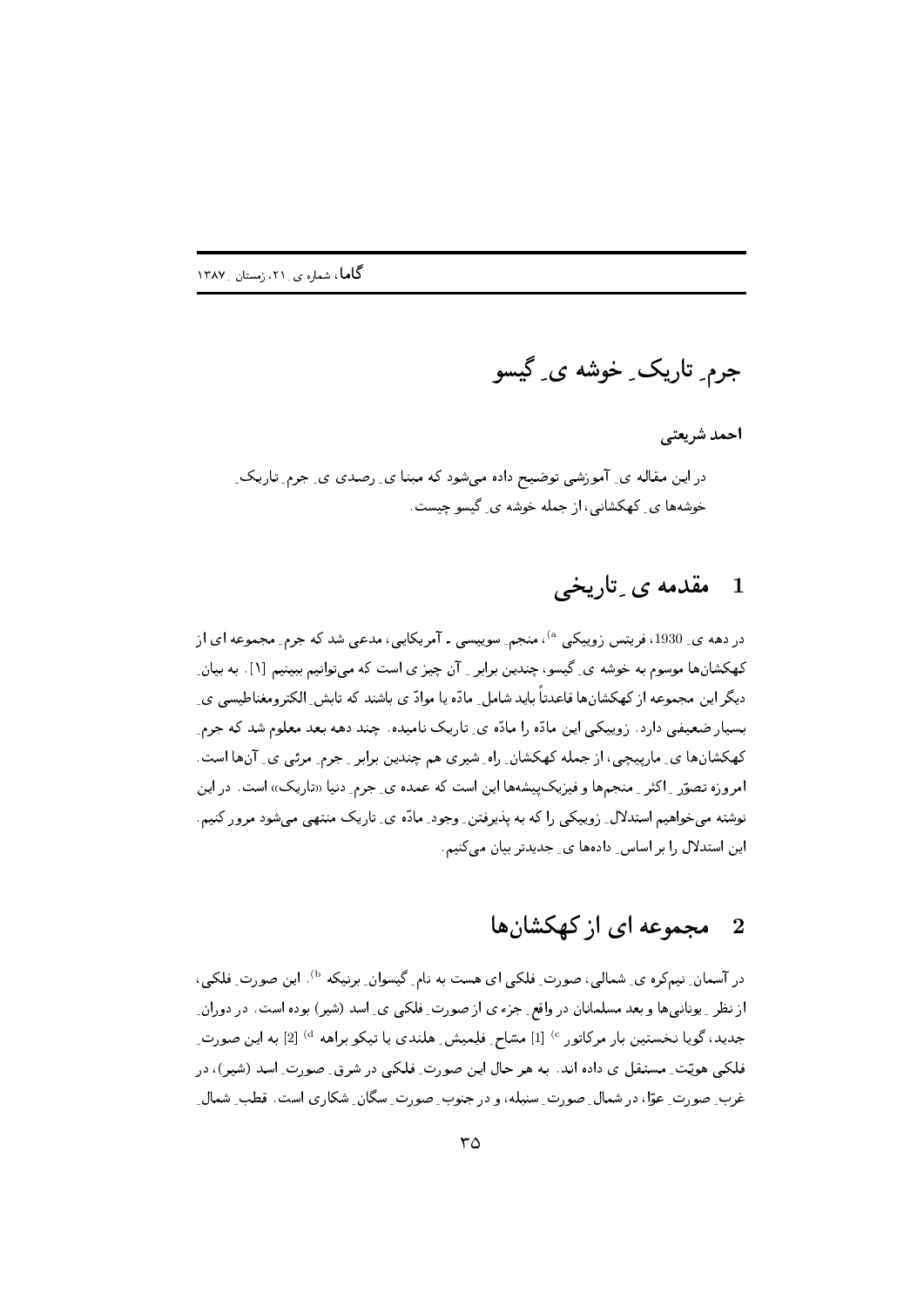کهکشانی در این صورت ِ فلکی است<sup>1</sup>. در این خوشه اشیاء ِ نسبتاً کم ی از کهکشان ِ راه ِ شیر ی دیده مبیشود که مهمترین ِ آنها یک خوشه ی ِ باز ِ ستارهای (موسوم به خوشه ی ِ ستارهای ی ِ گیسو)، و یک خوشه ی کروی (موسوم به M53 یا NGC 5024) است.

امّا صورت ِ فلکی ی گیسوان ِ پرنیکه شامل ِ تعداد ِ زیاد ی کهکشان است که نخستین بار ویلیام هرشِل <sup>6</sup>) متوجّه ِ آنها شد. در ابتدا ی ِ قرن ِ بیستم معلوم شده بود که در این خوشه دستِکم 100 کهکشان هست. امروزه با تلهسکپها ی ِ قوی، تقریباً هزار کهکشان در دایره ای به قطر ِ تقریباً 5° دیده میشود. قطر ِ ظاهری ی ِ 5° واقعاً زیاد است، یعنی ده برابر ِ قطر ِ ظاهری ی ِ ماه!

#### اطلاعات , صدى 3

فهرستها ی ِ مختلف ی از کهکشانها ی ِ خوشه ی ِ گیسو منتشر شده است، مثلاً [۵] که می توانید آن را با کم ی جستوجو در اینترنت بیابید.<sup>2</sup> در این فهرست اطلاعات 271 کهکشان که در مرکز <sub>ب</sub>این خوشه، یعنی در فاصله ی ِ تقریباً 0.5° از مرکز <sub>ی</sub> خوشه هستند آمده است. یک خط از اطلاعات این فهرست به این شکل است:

#### 3352 NGC4872 147  $-86$  14 79 1 78 7249 30 1 1

از سمت ِ چپ، در نخستین ستون شماره ی ِ کهکشان در یک فهرست ِ خاص نوشته شده . در ستون ِ دوم نام ِ متداولتر ِ این کهکشان آمده. در ستونها ی ِ سوم و چهارم مختصهها ی ِ x و y ی موضع ِ کهکشان در آسمان آمده ـــ نسبت به یک دستگاه ِ دکارتبی که مرکز ِ آن نقطه ای مشخّص در آسمان است. اعداد ِ این دو ستون بر حسب ِ ثانیه ی قوس اند. عدد ِ بعدی، 14.79، قدر ِ ظاهری ی ِ این کهکشان است. (تعریف ِ قدر در پاراگراف بعد آمده است.) عدد ِ بعدی (1.78) شاخص ِ رنگ ِ کهکشان است که عبارت است از  $m_b-m_e$  یعنی تفاضل ِ قدر ِ ظاهری ی ِ کهکشان در دو طول موج ِ مختلف. این عدد نشان گر 5 سن 5 کهکشان است. عدد بعد، 7249، سرعت دور شدن کهکشان از ما است، بر حسب ِ km/s، و عدد ِ بعد (30) خطا ي ِ اين سرعت است. سرعت ِ دور شدن ِ كهكشان را

<sup>&</sup>lt;sup>1</sup> منظور از قطب ِ شمال ِ کهکشانی، امتداد ِ محور ِ کهکشان ِ راه ِ شیری در آسمان ِ نیمکره ی ِ شمالی است. و منظور از محور ِ کهکشان ِ راه ِ شیری، محوری است که بر صفحه ی ِ کهکشان عمود است.

http://cdsweb.u-strasbg.fr/ مراجعه كنيد به /http://cdsweb.u-strasbg.fr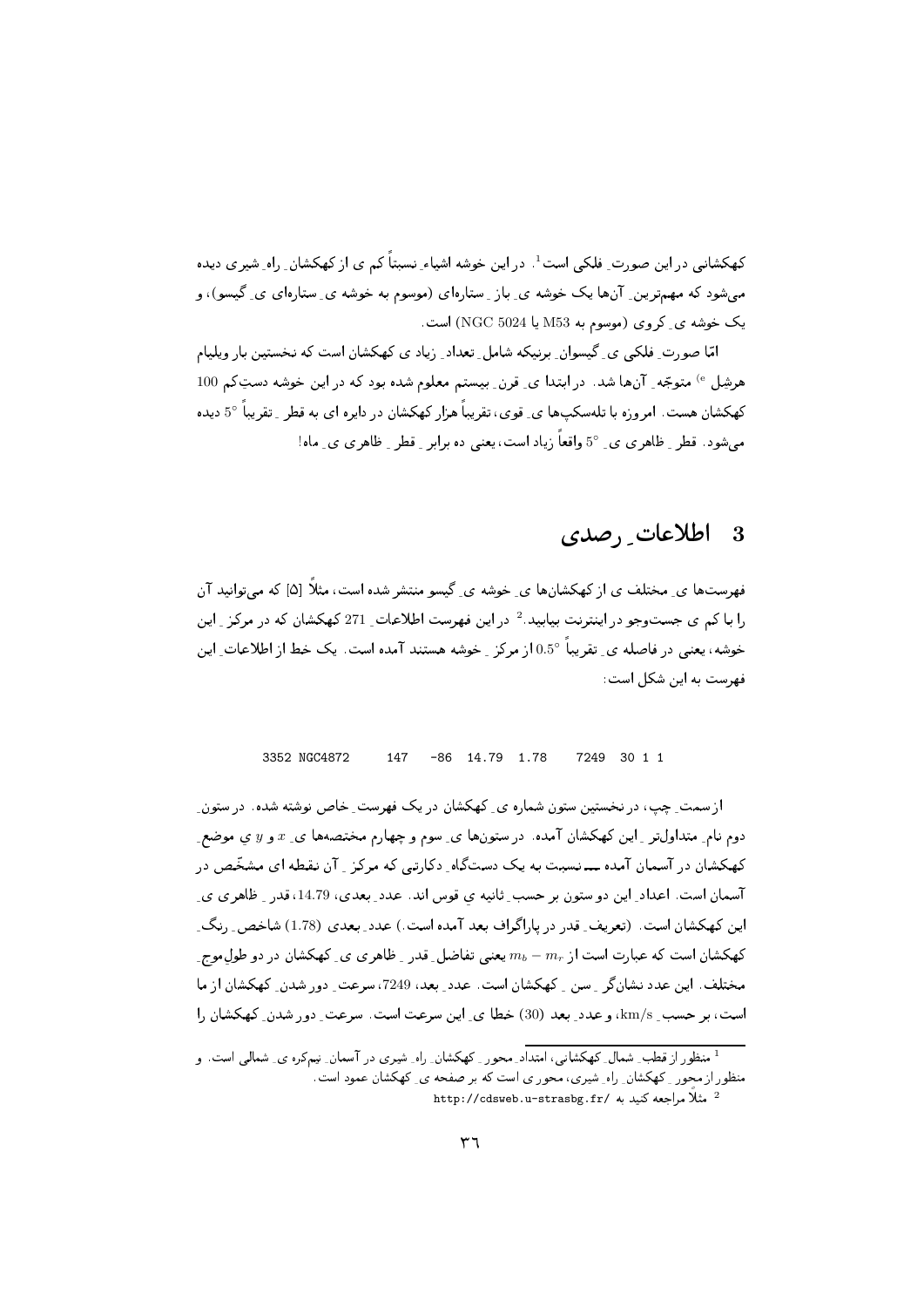«سرعت ِ گریز از ناظر زمینبی» به آن می نامیم<sup>3</sup>. این سرعت را با مطالعه ی ِ طیف ِ کهکشان و سنجیدن ِ انتقال به سرخ یا انتقال به آبی ی ِ آن می توان سنجید. عدد ِ بعدی (که 1 است) نشان می دهد که این سرعت را چه گروه ی سنجیده است، و عدد ۱ بعد (که 1 است) نشان می(دهد که کیفیّت طیف ی که سرعت با استفاده از آن سنجیده شده است چه گونه است. آن چه ما فعلاً به آن علاقهمند ایم سرعت ِ دور شدن ِ کهکشان از ما و قدر ِ ظاهری ی ِ آن است.

قدر ِ ظاهری معیار ی لگاریتمی از شار <sub>-</sub> انرژی ی ِ نورانبی ی ِ شیء در رو ی ِ زمین است. اگر درخشندهگی ی ِ جسم (بر حسب ِ وات) و d فاصله ی ِ جسم از ما (بر حسب ِ متر) باشد، شار ِ  $L$ انرژي ي۔ نوراني ي۔ جسم در رو ي۔ زمين مي شود

$$
\Phi = \frac{L}{4\pi d^2}.
$$

اين  $\Phi$ بر حسب قدر ظاهري  $(m)$  هست:

$$
\Phi = 2.52 \times 10^{-8} \times 10^{-2m/5} \,\mathrm{W\,m^{-2}}.
$$

بنا بر این

$$
L = 4\pi d^2 \times 10^{-2m/5} \times 2.52 \times 10^{-2}
$$

اگر  $d$  فاصله بر حسب  $10^{22} \text{ m} \times 10^{22} \text{ m}$  باشد فرمول بالا به شکل زیر در می آید:

$$
L = 3.02 \times 10^{44} \times 10^{-2m/5} d^2.
$$

دقّت کنید که هر چه قدر <sub>ب</sub> ظاهری بزرگ تر باشد، شار <sub>ب</sub> نوری که به ما می رسد کوچک تر است. قدر ِ ظاهری ی ِ کم سوترین ستارهها یی که در شب ِ تاریک با چشم میتوان دید 6 است.

ببینیم نمودار ِ توزیع ِ سرعتها ی ِ این 271 کهکشان چه گونه است. برا ی ِ این کار محور ِ افقی را محور ِ سرعت میگیریم و سرعتها را به ترتیب ِ صعودی مرتّب میکنیم. اگر i امین سرعت  $v_i$  باشد، در <sup>3</sup> این را با سرعت ِ فرار اشتباه نکنید. منظو ر از سرعت ِ فرار ِ یک جسم سرعت ی است که آن جسم باید داشته باشد تا از میدان ِ گرانشی ای که در آن اسیر است بگریزد. منظور از سرعت ِ گریز از ناظر زمینی، سرعت ِ جسم در امتداد ِ خط ِ دید است.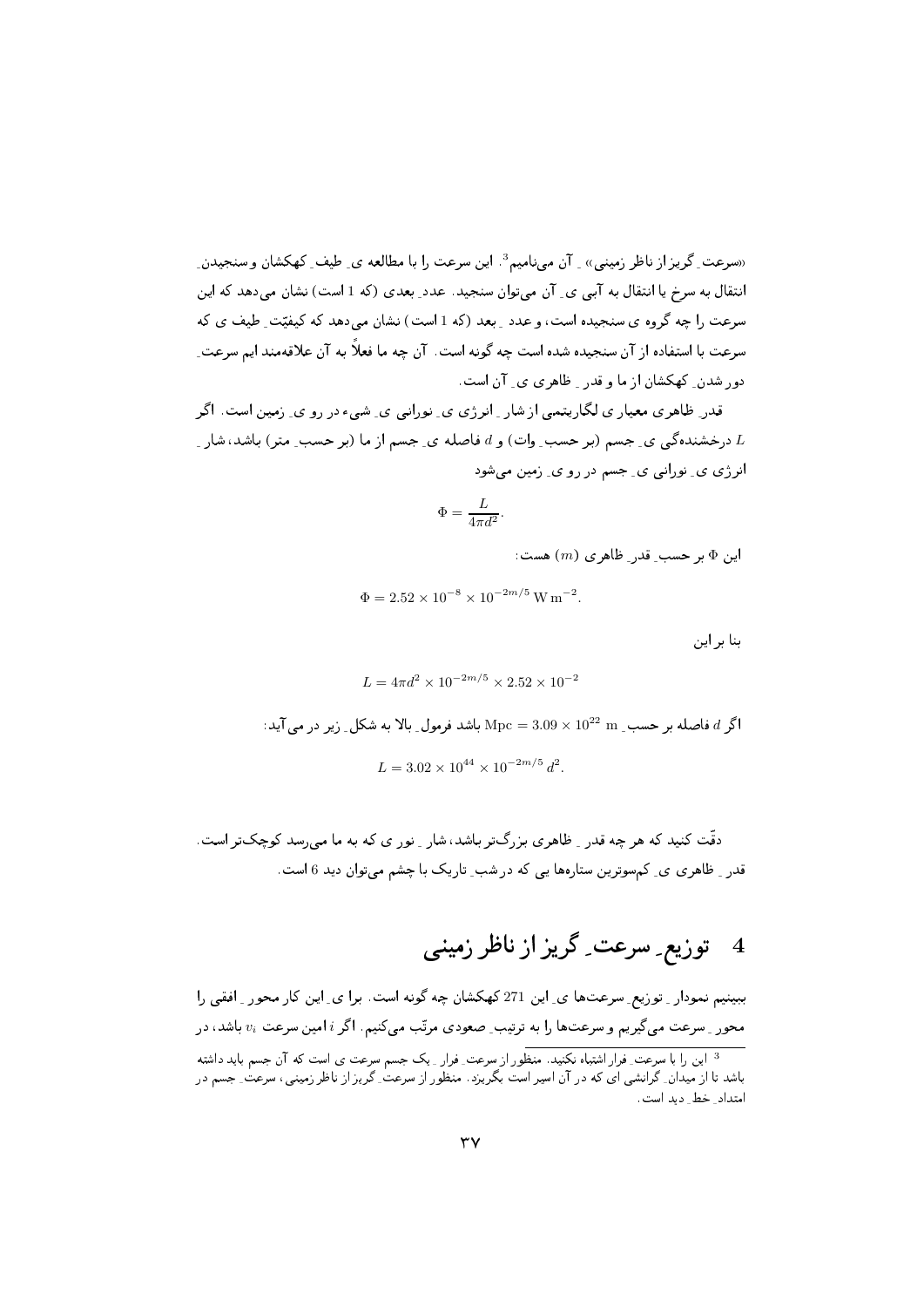محل ِ  $v=v_i$  یک خط ِ قائم می کشیم. به این ترتیب نمودار ی شبیه به طیف ِ یک جسم به دست می آید (شکل ِ ۱ را ببینید).

همان طور که در شکل دیده می شود، سرعت ِ گریز ِ این 271 کهکشان توزیع ِ خاص ی دارد. 30 تا از کهکشانها در پایین ترین بخش ِ نمودار اند، یعنی در منتهی الیه ِ سمت ِ چپ ِ نمودار ِ پایین اند. از این 30 تا، 12 تا به سمت ِ ما می آیند (vr < 0). پس از آن مجموعه ای از 192 کهکشان است که توزیع ِ سرعتها ی ِ آنها خیل ی شبیه به یک نمودار ِ گاؤسی یا ماکسولی است. و یس از آن بقیّه ی ِ کهکشانها توزیع شده اند. توزیع ِ سرعت ِ 181 تا از این کهکشانها در بالاترین نمودارها ی ِ شکل ِ ۱ کشیده شده است. برا ی ِ این که این توزیع را بهتر درک کنیم، بهتر است که توزیع ِ «هموارشده» ای را رسم کنیم. دقّت کنید، توزیع ی که به دست آمده،  $f(v)$ ، یک توزیع ِ گسسته است، درست مانند ِ قرار گرفتن ِ تعداد ی بار ِ نقطهای . برا ی ِ هموار کردن ِ توزیع میتوان یک بازه ی ِ سرعت مثل ِ اختیار کرد و میانگین ِ  $f(v)$ رو ی ِ این بازه را در نظر گرفت:  $[v-\delta v, v+\delta v]$ 

$$
\bar{f}(v) = \frac{1}{2\delta v} \int_{v-\delta v}^{v+\delta v} f(v') dv'.
$$
در شکلر ۱۰۰۰ (تیودار یایین ۵*0*0 km/s، و در نمودار یایین ۵۵۰ = 1000 km/s

### سرعت گريز و انبساط کيهان  $-5$

بنا بر کیهانشناسی ی ِ متعارف، کیهان در حال ِ انبساط است، به نحو ی که کهکشانها ی ِ دور دست با سرعتها یی متناسب با فاصله شان دارند از ما دور می شوند.

 $v = Hd$ 

در این فرمول، که فرمول ِ هابل <sup>f</sup> نام دارد H ثابت ِ هابل است. بنا بر سنجشها ی ِ اخیر است. رسم بر آن است که مینویسیم  $H = 71 \, \text{km} / (\text{s} \, \text{Mpc})$ 

$$
H = h_{100} \times 100 \,\mathrm{km}/(\mathrm{s}\,\mathrm{Mpc})
$$

 $H$  عدد ی در حدود 1 است. 4 آن را در فرمولها نگه میداریم تا بتوانیم با اصلاح شدن ِ مقدار  $h_{100}$ همه چیز را اصلاح کنیم.

میان گین ِ سرعت ِ دور شدن ِ 181 کھکشان ی که انتخاب کرده ایم 6796 km/s است. با  $h_{100} = 0.71$  استفاده از فرمول ِ هابل، این سرعت متناظر است با فاصله ی ِ 68 $h_{100}^{-1}$  68 که برا ی ِ

<sup>4</sup> زير نويس 100 نشان گر \_ آن است كه واحد \_ ثابت\_ هابل (httpc) 100 km/(s Mpc است.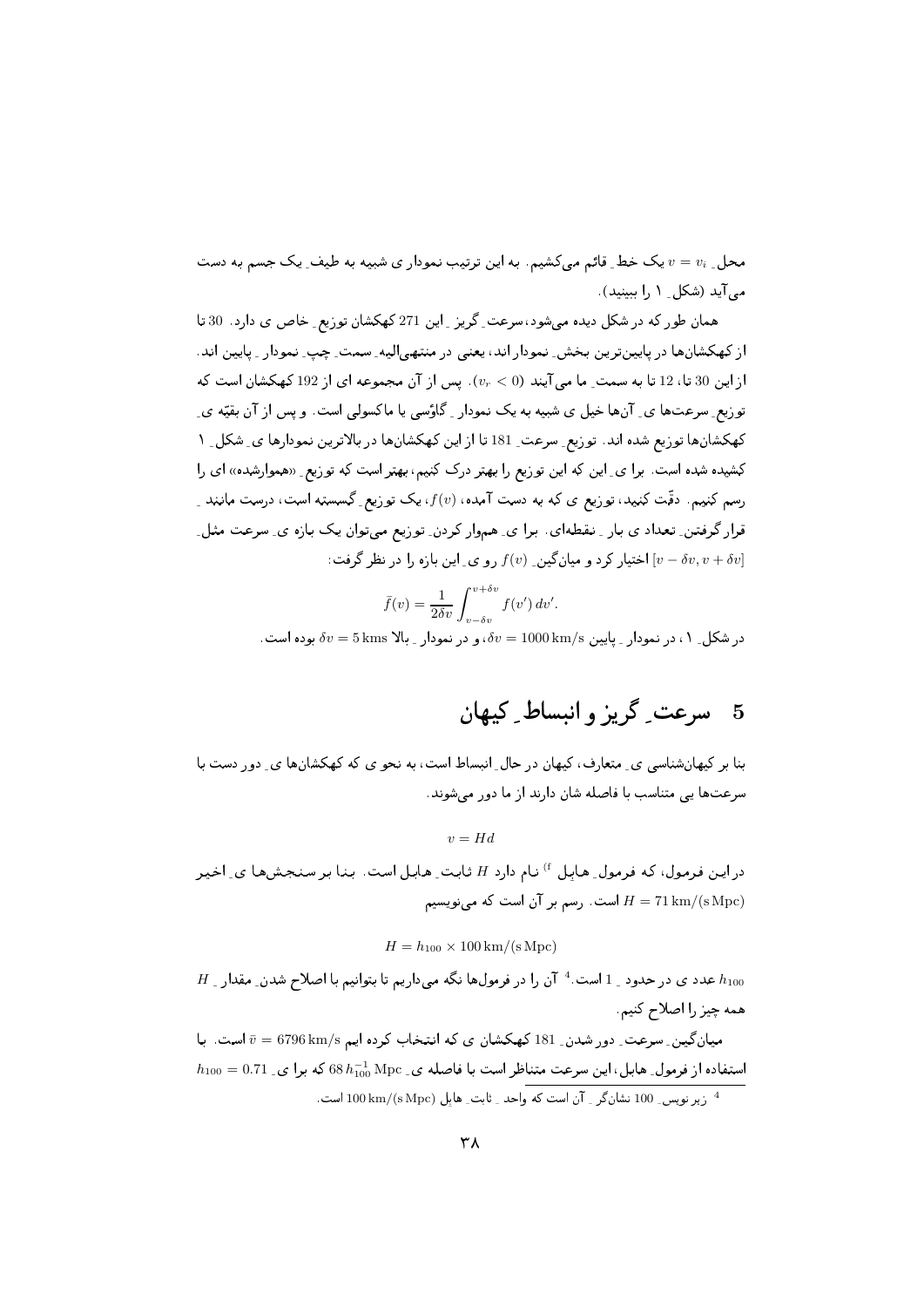

شکل ۱: توزیع ِ سرعتها در تعداد ی از کهکشانها ی ِ خوشه ی ِ گیسو. درپایینترین نمودار، هر خط نشان دهنده ي يک کهکشان است. محل خط، رو ي ِ محور ِ افقى، سرعت ِ گريـز \_ آن كـهكشان است. تابـع ِ توزيـع ِ سرعتـهـا بـا خط ِ پُر رسم شده است. ايـن تابع ِ توزیع با یک فرآیند ۔ متوسطگیری رو ی ِ بازہ ی ِ  $[v-\delta v, v+\delta v]$  هموار شده است (6v = 1000 km/s). در نمودار ـ بالاتر (نموار ـ وسط) توزیع ِ کهکشانها یی که سرعت ِ آنها درانباشتهگی ی ِ اوّل است کشیده شده است. در نودار ِ سوم (نمودار ِ بالا) توزیع ِ دسته ای خاص از این کهکشانها (که در شکل مشخّص است) کشیده شده. نمودار ی که با خطّچین  $\delta v = 5\,{\rm km}/{\rm s}$  كشيده شده، توزيع ِ سرعتها است كه البنّه با متوسط گيري هم وار شده (5  $\bar{v} = 6800 \, \mathrm{km/s}$  نموداری که با نقطهچین کشیده شده یک منحنبی ی ِگاؤسی است با و 5/o = 1000 km. نمودار ي كه با خط ٍ يُر كشيده شده يك توزيع ِ ماكسولي است با  $\sigma = 1000 \,\mathrm{km/s}$ ,  $v_{\rm max} = 6800 \,\mathrm{km/s}$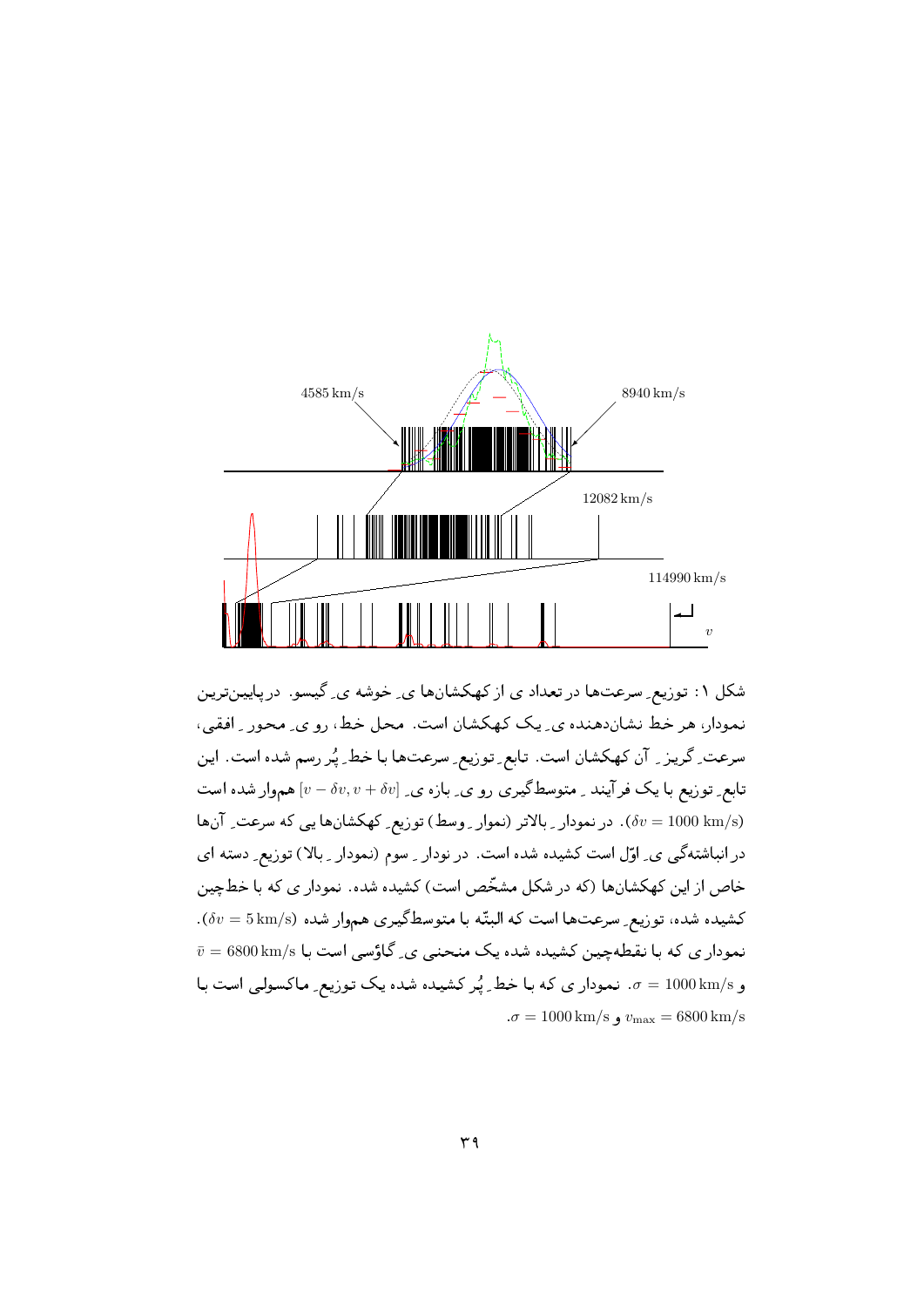برابر \_ 96 Mpc است. آیا باید بقیّه ی ِ سرعتها ی ِ این گروه را نیز سرعت ِ هابلی تعبیر کنیم؟ به عبارت ِ دیگر ، آیا درست است که برا ی ِ هر عضو ِ این مجموعه از کهکشانها سرعت را سرعت ِ هابلی 46 در نظر بگیریم؟ اگر چنین کنیم دیده می شود که این مجموعه از کهکشانها در حد فاصل Mpc Mpc 46  $h^{-1}_{100}$ تا  $h^{-1}_{100}$  Mpc قرار دارند. دقّت کنید

| $v_{min} = 4585 \, km/s$ | $d_{min} = 46 h_{100}^{-1} Mpc$  |
|--------------------------|----------------------------------|
| $v_{max} = 8940 \, km/s$ | $d_{max} = 89 h_{100}^{-1} Mpc.$ |

طول ِ این مجموعه Mpc  $h^{-1}_{100}$  43 است. اگر چنین باشد، اثر ِ گرانشی ی ِ این کهکشانها بر هم بسیار ناچيز است، و قاعدتاً هيچ هم بسته گي اي بين ِ آنها نيست.

اکنون به نمودار ِ شکل ِ ۲ نگاه کنید. در این نمودار محور ِ افقی قدر ِ ظاهری ی ِ کهکشان، ومحور ِ قائم سرعت ِ دور شدن ِ آن از ما است. هر نقطه نشان دهنده ی ِ یک ی از 180 کهکشان ِ مجموعه ی بالا است ـــ چون برا ی یک ی از کهکشانها مقدار ِ قدر در جدول نیامده آن را حذف کر دہ ایم

دقّت کنیم که نقاط در این نمودار تقریباً به طور ـ یک نواخت در یک مستطیل \_ قائم توزیع شده اند. اگر قرار باشد همه ی ِ سرعتها را هابلی تعبیر کنیم، محور ِ قائم مضرب ی از فاصله ی ِ کهکشان از ما خواهد بود، و تعبیر ِ نمودار این می شود که با دور شدن ِ کهکشانها ی ِ این مجموعه از ما، توزیع و متوسط ِ قدر ِ ظاهری ی ِ کهکشانها ی ِ آن تغییر نمیکند؛ که تنها در صورت ی ممکن است که بپذیریم کهکشانها ی ِ دورتر درخشانتر اند ــ چیز ی که پذیرفتن ش ساده نیست. سادهتر آن است که بگوییم این 181 کهکشان در فاصله ای تقریباً یکسان از ما هستند  $\delta d \simeq \pm 1\,{\rm Mpc}$ ). به این ترتیب این  $\bar{v} = 6800 \, \mathrm{km/s}$  مجموعه یک خوشه ی ِ واقعی از کهکشانها است. میانگین ِ سرعت ِ این کهکشانها است که متناظر است با فاصله ی ـ 68 h-10 ،68، که اگر 1100 h را 0.71 بگیریم 96 Mpc می شود .

تصویر \_ این مجموعه از کهکشانها در آسمان در دایره ای به قطر \_ تقریباً 0.012 Rad 0.7° است که در فاصله ی ِ Mpcو میشود دایره ای به قطر ِ تقریباً D = 1 Mpc تصوّر این که این مجموعه از کهکشانها در کره ای به شعاع ِ تقریباً  $D=1\,{\rm Mpc}$  توریع شده اند تصوّر بسیار معقول ی است.

## 6 درخشندهگی ها

اگر درخشندهگی ی ِ یک ستاره یا کهکشان  $L$  باشد (بر حسب W)، قدر ِ مطلق ِ آن M ی است که در زیر تعریف مے شود: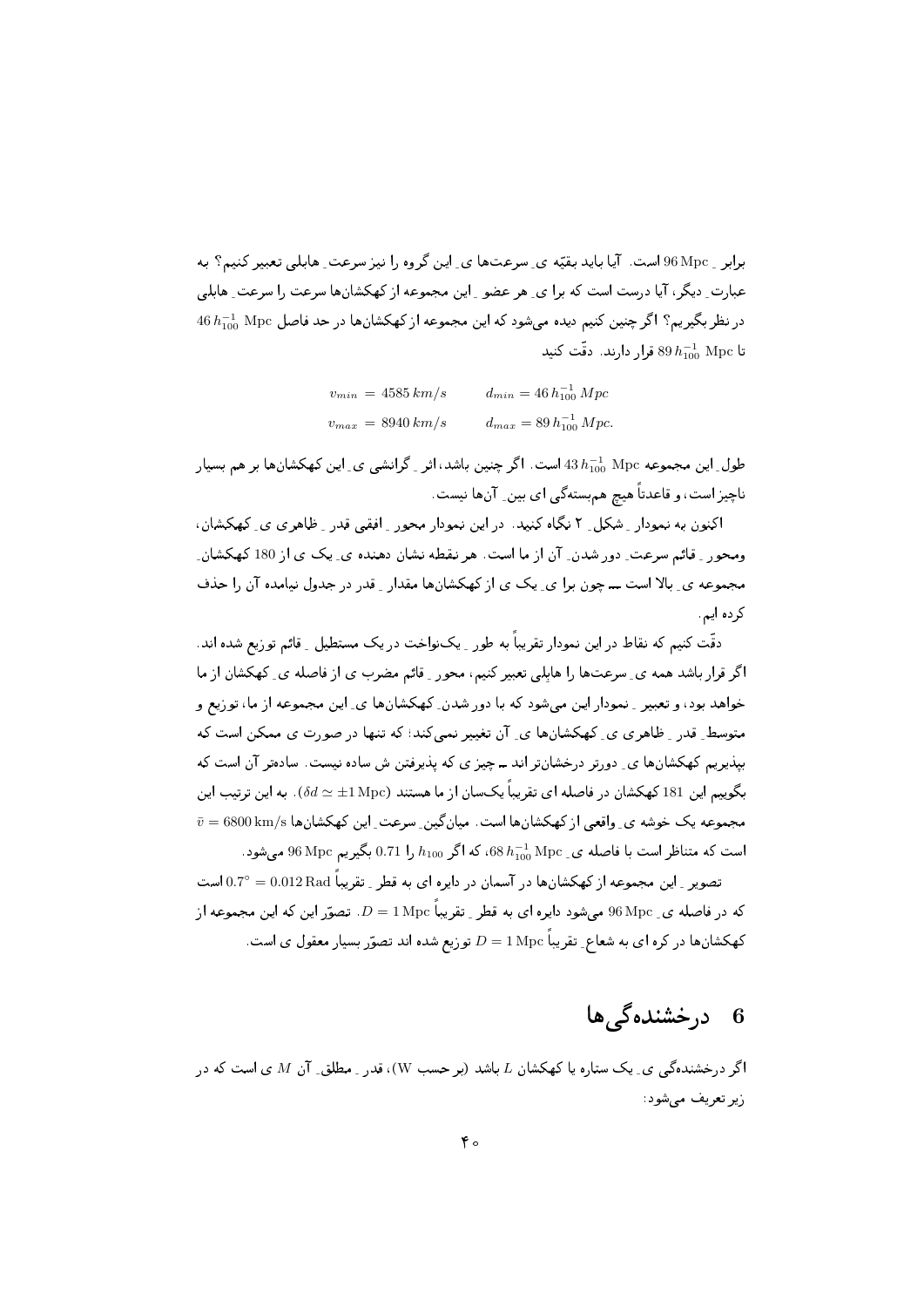

for 180 objects in the central region of the Coma Cluster

شکل ۲: هر نقطه نشانگر ـِ یک کهکشان است. محور ـِ افقی (جهت از چپ به راست) قدر ـ ت سرعت است. " عام السلام التي تقد التي تعدد المستقل التي تعدد المستقل التي تعدد المستقل التي التي تعدد التي تع انبساف التوسي الماليوس للسبب بتاسيم المحتوز الانحسر المسترب الماليون المستخدم المستخدم المستخدم المس خواهد بود. در این صورت باید بپذیریم که کهکشانها ی ِ دورتر ِ این مجموعه به طور ِ میں ٹین ڈرسسانٹر از کھنساںت کی ٹریپٹ اسٹ اور این عجیب اسٹ.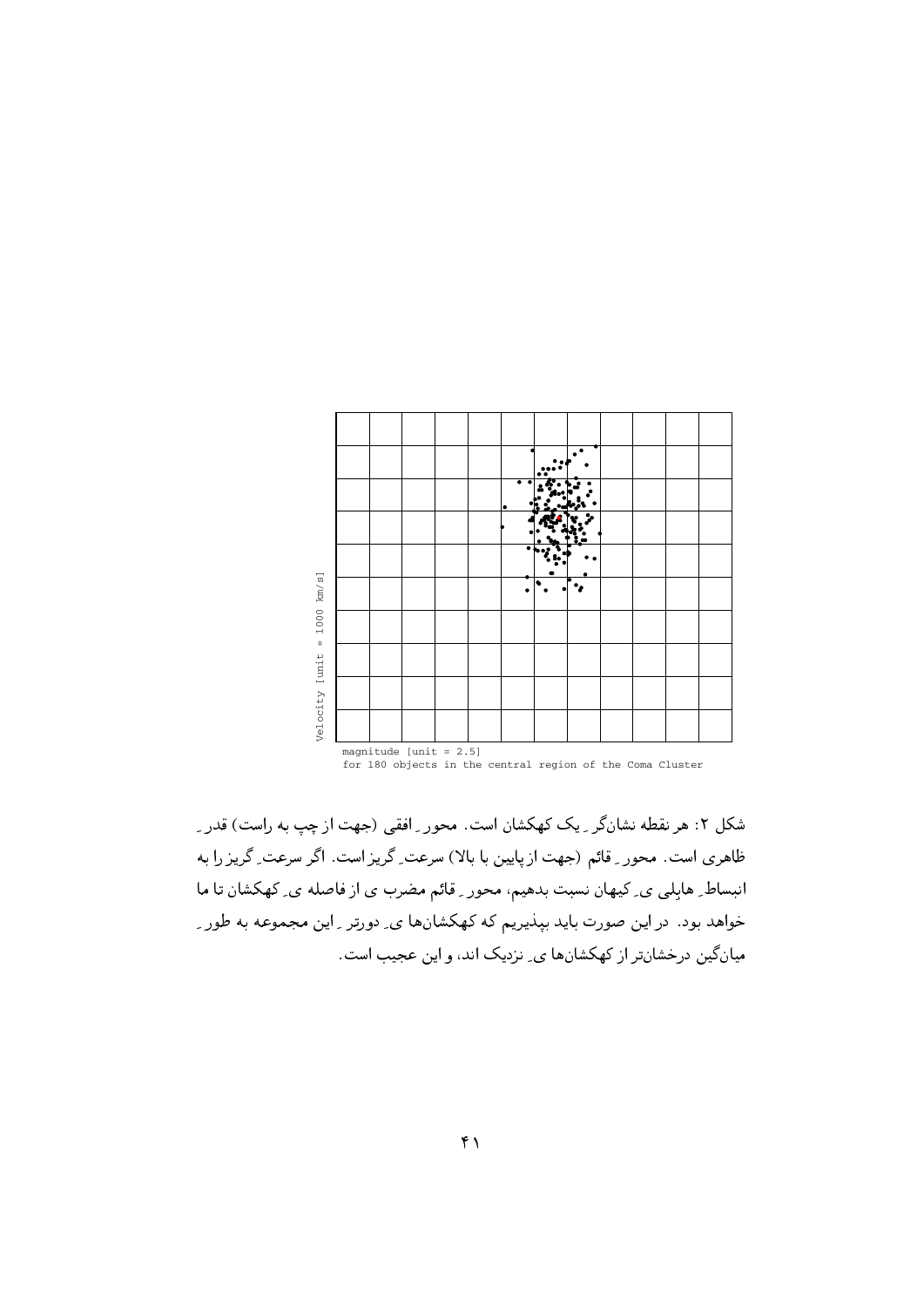$$
L = 3.02 \times 10^{28} \times 10^{-2M/5} \,\mathrm{W} \simeq 84 \times 10^{-2M/5} \, L_{\odot},
$$

. که در این جا $10^{26} \, \mathrm{W} \, \mathrm{M}^{-26}$  درخشندهگی ی ِ خورشید است بين ِ قدر ِ ظاهر ي (m)، قدر ِ مطلق (M)، و فاصله (d بر حسب ِ Mpc) اين رابطه برقرار است:

$$
M = m - 5 \log \frac{10^5 d}{\text{Mpc}},
$$

 $^5$ که برا ی ِ دو فاصله ی ِ  $d_{\min} = 95\,{\rm Mpc}$  و  $d_{\max} = 97\,{\rm Mpc}$  می شود

 $d = d_{\min}$   $M = m - 34.89$  $d = d_{\text{max}}$   $M = m - 34.93$ 

بنا بر این کاملاً معقول است که برا ی ِ تمام ِ کهکشانها ی ِ این مجموعه بگیریم 34.9 –  $M=m-3$  و به این ترتیب میتوانیم میان گین، انحراف ِ معیار، کمینه، و بیشینه ی ِ M را حساب کنیم. دیده میشود که

$$
\bar{M} = -18.2, \quad \sigma_M = 2.23, \quad M_{\min} = -22.3, \quad M_{\max} = -14.9
$$
این مقدارها متناظر اند با درخشندهگیها ی۔

$$
\bar{L} = 1.6 \times 10^9 L_{\odot}
$$
,  $L_{\text{max}} = 7.0 \times 10^{10} L_{\odot}$ ,  $L_{\text{min}} = 7.7 \times 10^7 L_{\odot}$ 

دقّت کنید که هر چه قدر <sub>-</sub> مطلق بزرگتر باشد درخشندهگی کوچکتر است، پس L<sub>min</sub> متناظر است با  $M_{\rm min}$  ،  $L_{\rm max}$  متناظر است با  $M_{\rm max}$ 

کهکشان ی در نظر بگیریم که در آن  $N$  ستاره باشد با جرم ِ میانگین ِ  $\bar{m}=\frac{\mathfrak{M}}{\Delta}$  ــ این  $\bar{m}$  را با قدر ِ ظاهری اشتباه نکنید. درخشندهگی ی ِ میانگین ِ ستارهها ی ِ آن را هم  $\bar{l}=\bar{l}$  مینامیم.  $\mathcal{M}_{\odot}=2.0\times10^{30}~{\rm kg}$  مینویسیم  $\bar{m}=\mu$  و  $\lambda\,L$ ه در این جا  $\mu$  و  $\lambda\,L$  دو عدد ِ بی بُعد اند، M $_{\odot}$   $\bar{m}=\mu$   $\mathcal{M}_{\odot}$ جرم خورشید است، و  $L_\odot$  هم درخشندهگی ی ِ خورشید است. دو عدد ِ بی بُعد ِ  $\mu$  و ۸ عددها یی از مرتبه ي ِ 1 اند و چندان به كهكشان ي كه انتخاب كرده ايم بسته گي ندارند. اين فرض ي است كه معلوم نیست درست است یا نه و باید با رصد \_ تعداد \_ زیاد ی کهکشان آن را بیازماییم. فعلاً فرض کنیم

منجمها  $\mu := m - M$  را مدول فاصله می نامند، که یک ی از مشاهدهپذیرها ی ِ مهم در نجوم است.  $\mu := m - M$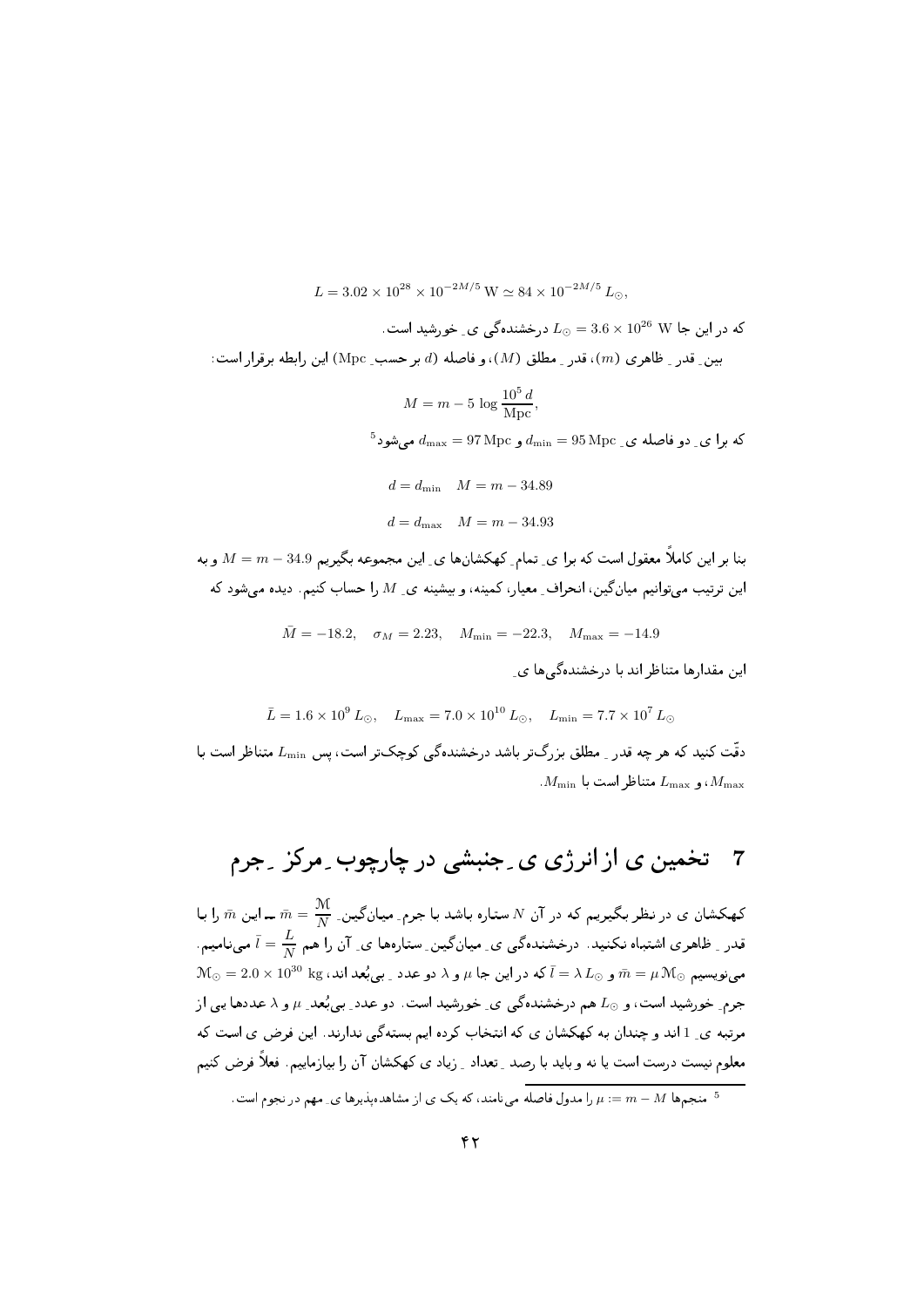نسبت  $\mathcal{M}/L$  تقریباً ثابت است ببینیم چه می شود . اگر این فرض درست باشد، برا ی ِ کهکشانها نسبت ِ جرم به درخشندهگی تقریباً ثابت و عدد ی از مرتبه ی  $\rm k g/W > 5\times 10^3\, kg$  است. پس با این فرض می توانیم برا ی ِ 180 کهکشان ی که در فهرست داریم جرمها را تخمین بزنیم:

$$
\mathcal{M} \sim 3 \times 10^{28} \times 10^{-2M/5} \times 5 \times 10^3 kg
$$
  
 
$$
\sim 10^{46 - 0.4 m} kg.
$$

د, فرمولهای بالا M و  $m$  به ترتیب قدرها ی مطلق و ظاهری اند.

با یک برنامه ی ِ ساده ی ِ کامپیوتری می توان دید که برا ی ِ 180 کهکشان ی که در فهرست داریم، مجموع این انرژیها در حدود <sub>بـ</sub> 10<sup>55</sup> است که یعنبی انرژی ی ِ جنبشی ی ِ میان گین ِ هر کهکشان تقريبا

$$
\langle K \rangle \sim \frac{10^{55}}{200} \sim 5 \times 10^{52} \text{ J}
$$

است. 6

بگذارید یک جور ِ دیگر هم این انرژی ی ِ جنبشی ی ِ میان گین را تخمین بزنیم. میان گین ِ  $3\times\sigma^2\simeq 3\times 10^{12}\,{\rm m^2/s^2}$  مجذور ِ سرعت در دستگاه ِ مرکز ِ جرم (برا ی ِ این 180 کهکشان) تقریباً  $^{-2}$ است. (ضریب ِ 3 در این فرمول را کم ی جلوتر توجیه خواهیم کرد.) جرم ِ میان گین ِ کهکشانها را میتوانیم (با توجّه به  $\bar L$  که در بالا حساب شد) kg kg میتوانیم، و از این جا $2\times 10^9\,\rm{M}_\odot \simeq 4\times 10^{39}\,$  kg

$$
\langle K \rangle \sim \frac{1}{2} \times 3 \times 10^{12} \times 4 \times 10^{39} = 6 \times 10^{51} \text{ J}
$$

این مقدار یک دهم ِ عدد ی است که بالاتر به دست آوردیم. به توجّه به این دو عدد، تخمین ِ

 $\langle K \rangle \sim 10^{52}$  J

تخمین ِ معقول ی است.

#### تخمین ی از انرژی ی ِ پتانسیل - 8

 $\bar{L}$  جرم ِ كل ِ اين 180 كهكشان تقريباً 58 $\sim 10^{42} \times 10^{41} \sim 10^{42}$  است (اين را هم با استفاده از میتوان حساب کرد، و هم با جمع زدن ِ جرم ِ همه ی ِ کهکشانها ی ِ فهرست). این جرم در کره ای به نحوه ی محاسبه ساده است. برای ِ هر کهشکان قدر ِ ظاهری  $(m)$  و سرعت ِ گریز  $(v_r)$  را داریم. سرعت ِ میان گین ِ گریز را هم داریم (ō). پس مؤلفه یِ شعاعی ی ِ سرعت در چارچوب ِ مرکز ِ جرم را داریم. و است.  $K \sim \mathcal{M}(v_r - \bar{v})^2$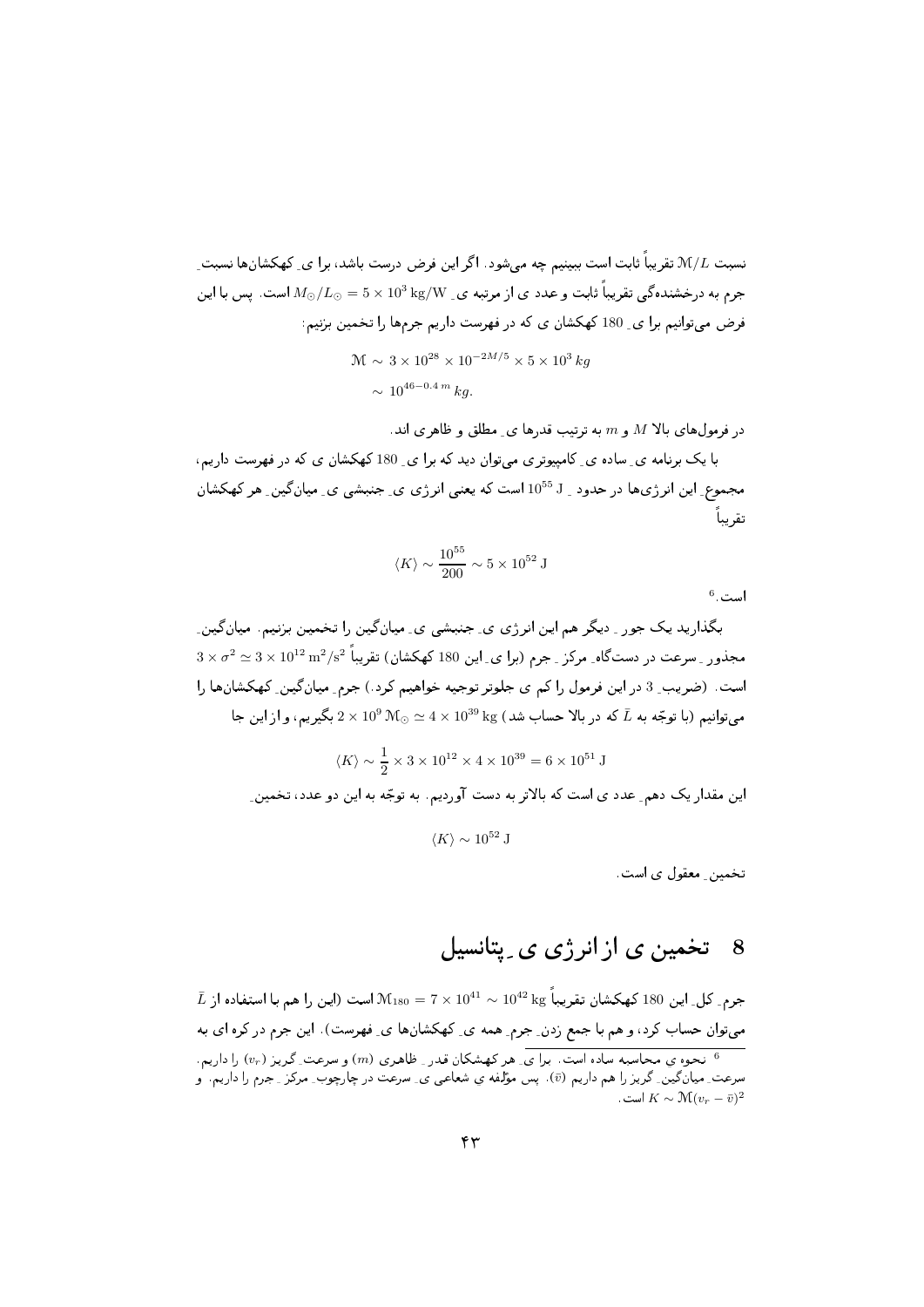قطر ِ تقریباً Mpc I توزیع شده است. اگر توزیع یکنواخت باشد، انرژی ی ِ پتانسیل ِ گرانشی ی ِ کل ِ این توده ی ِ جرم میشود

$$
U = -\frac{2}{5} \frac{GM^2}{R} \simeq -2 \times 10^{51} \text{ J}.
$$

دقّت کنید که این مقدار تقریباً یک پنجهزارم ِ انرژی ی ِ جنبشی ی ِ کل ِ توده است و این است که بسیار عجیب است. این نتیجه عجیب است، زیرا میگوید که این خوشه ی ِ کهکشانی یک سیستم ِ مقیّد نیست. یعنی اگر زمان ی از مرتبه ی ِ

$$
T \sim \frac{R}{\delta v} \simeq 2 \times 10^{16} \,\mathrm{s} \simeq 500 \,\mathrm{My}
$$

صبر کنیم، شعاع ِ این خوشه تقریباً دو برابر میشود . این سؤال مطرح میشود که چند میلیارد سال پیش این خوشه چه شکل ی داشته است؟ چند صد کهکشان در جاها ی ِ مختلف، بی هیچ همبستهگی ای چنان در کیهان پرتاب شده اند که پس از مدّت ی همهگی در یک جا جمع شده اند! احتمال ِ چنین اتفاق ی بسیار کم است، و این باعث می شود به این گمان برسیم که این خوشه باید قاعدتاً مقیّد باشد. (برا ی دیدن ِ استدلال به [٨] رجوع کنید.)

مثل ِ زوییکی، به دنبال ِ راه ِ گریز ی از این ناسازگاری میگردیم. دقّت میکنیم که اگر جرم ِ کهکشانها را  $k$  برابر کنیم، انرژی ی ِ جنبشی  $k$  برابر و انرژی ی ِ پتانسیل  $k^2$  برابر میشود. پس راه گریز این است که فرض کنیم جرم ِ کهکشانها بیش تر از چیز ی است که بالاتر تخمین زدیم؛ یا به بیان ِ دیگر فرض کنیم نسبت ِ M/L برا ی ِ کهکشانها ی ِ خوشه ی ِ گیسو بسیار بزرگتر از  $\mathcal{M}_{\odot}/L_{\odot}$  است. در واقع میتوان با استفاده از میانگین ِ انرژی ی ِ جنبشی ی ِ کهکشانها ی ِ خوشه ی ِ گیسو، و این فرض که این سیستم در یک حالت ِ تعادل ِ دینامیکی است، تخمین ی از جرم ِ کهکشانها ی ِ این خوشه به دست آورد. این کار ی است که زوییکی در مقاله ی ِ 1937 اش انجام داده است.

#### قضيّه و جرم ِ ويريال - 9

بنا بر قضیّه ی ِ ویریال، که اثبات ِ آن را میتوانید در [۷] ببینید، اگر سیستم ی متشکل از N جسم ِ نقطهای به جرمها ی ِ ،m، با برهمکنش ِ گرانشی بین ِ همه ی ِ اجزاء ش در تعادل ِ دینامیکی آ باشد،

<sup>۔&</sup>lt;br>7 منظو , از تعادل ی ِ دینامیکے , این است که میانگین ِ کمیّتها یی مثل ِ انرژی ی ِ جنبشی، با گذشت ِ زمان تغییر نکند. مثلاً، در یک گاز که در تعادل ِ ترمودینامیکی است، انرژی ی ِ جنبشی ی ِ هیبچ اتم ی ثابت نیست، امّا میان گین ِ انرژی ی ِ جنبشی ی ِ هر اتم ی در زمان ها ی ِ طولانی ثابت است.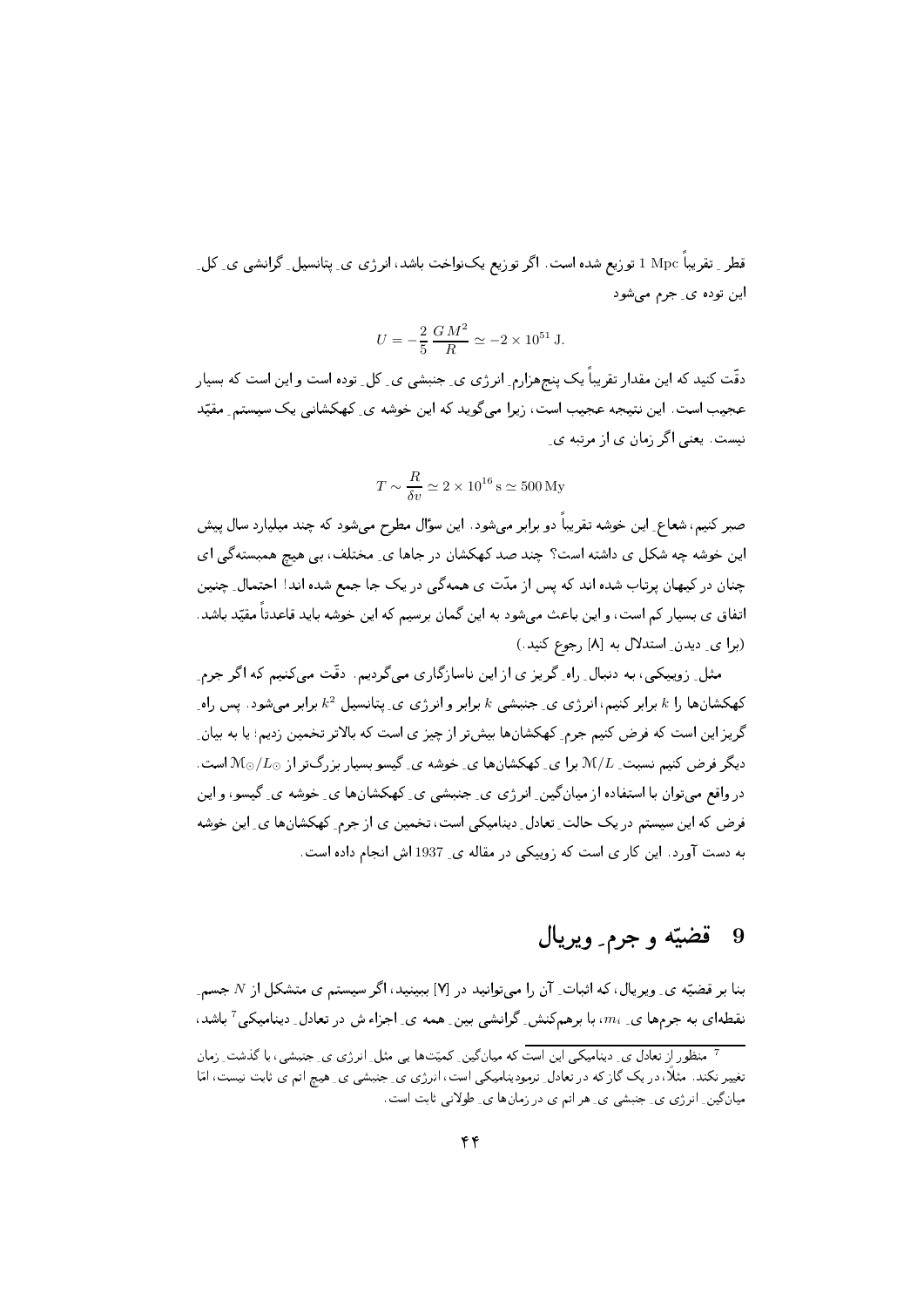بین ِ میان گین ِ انرژی ی جنبشی ی ِ آن مجموعه با میان گین ِ انرژی ی ِ پتانسیل ِ آن این رابطه برقرار است :

$$
\left\langle T\right\rangle =-\frac{1}{2}\left\langle V\right\rangle .
$$

اگر فرض کنیم که مجموعه ی کهکشانها ی خوشه ی گیسو، یعنی این 180کهکشان ی که انتخاب کرده ایم، در حالت ِ تعادل ِ دینامیکی باشند، آن وقت می توانیم با استفاده از این قضیّه ی ِ ویریال یک جرم، موسوم به جرم ِ ویریال، به خوشه نسبت نسبت بدهیم. به این نحو: اگر M<sub>vir</sub> جرم ِ خوشه باشد، و اگر N تعداد ِ کهکشانها ی ِ خوشه باشد، جرم ِ میان گین ِ هر کهکشان M $_{\rm vir}/N$  است. اگر 6 انحراف ِ معیار ِ سرعتها ی ِ شعاعی باشد، انحراف ِ معیار ِ اندازه ی ِ سرعتها 30 خواهد بود، زيرا در چارچوب ِ مرکز ِ جرم داريم

$$
\langle v^2 \rangle = \langle v_x^2 + v_y^2 + v_z^2 \rangle = \langle v_x^2 \rangle + \langle v_y^2 \rangle + \langle v_z^2 \rangle
$$

و تقارن حکم می کند که

$$
\langle v_x \rangle^2 = \langle v_y^2 \rangle = \langle v_z^2 \rangle
$$

پس

$$
\left\langle v^2\right\rangle = 3\left\langle v_x^2\right\rangle = \left\langle v_r^2\right\rangle.
$$

به این ترتیب

$$
\langle T \rangle \sim N \left( \frac{1}{2} \frac{\mathcal{M}_{\rm vir}}{N} 3 \sigma^2 \right) = \frac{3}{2} \mathcal{M}_{\rm vir} \sigma^2.
$$
 اگر این  $N$  کهکشان کم و بیش یکنواخت در کره ای به به شعاع\_ R توریع شده باشند، انرزی ی تانسیل ی مجموعه تقریباً تشزیاً - است. حال اگر قضیّه ی\_ ویریال را به کار ببریم خواهیم داشت  
تیانسیل ۔ مجموعه تقریباً تشیزیاً تی
$$
\frac{3}{2} \mathcal{M}_{\rm vir} \sigma^2 \sim \frac{1}{2} \cdot \frac{3}{5} \frac{G \mathcal{M}_{\rm vir}^2}{R}
$$

که یعنی

$$
\mathcal{M}_{\rm vir} \sim \frac{5 R \sigma^2}{G}.
$$

توریع ِ کهکشانها در خوشه ی ِ گیسو کاملاً یکنواخت نیست: در مرکز چگالی بیشتر است. بنا بر این بهتر است ضریب ِ 5 در فرمول ِ بالا را جدّي نگيريم، و اين البتّه تأثير ِ چندان ي نخواهد داشت. برا ي ِ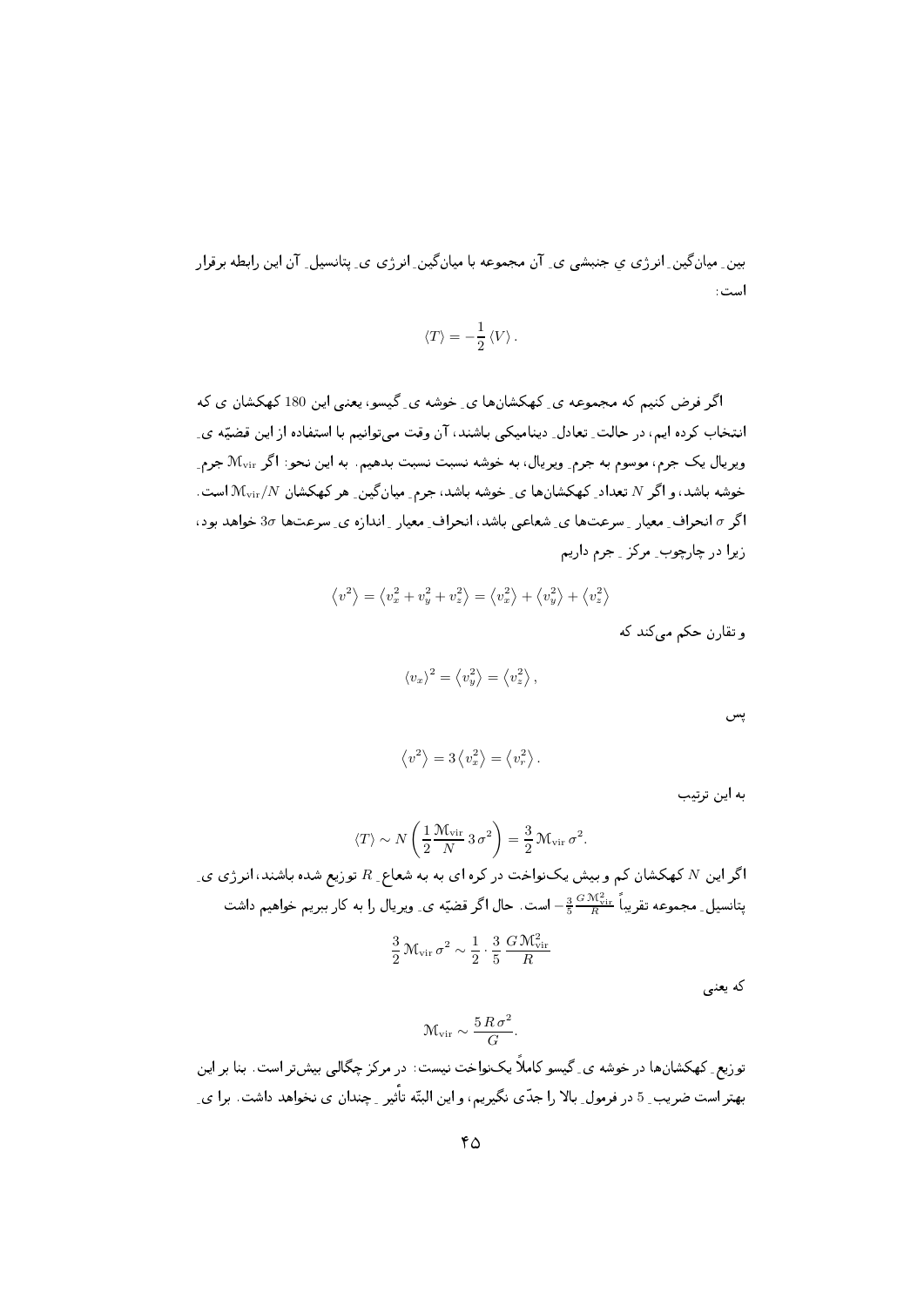180 کهکشان ی که در خوشه ی گیسو انتخاب کردیم، خواهیم داشت:

 $\mathcal{M}_{\rm vir} \sim 10^{45}\,\rm kpc$ 

و این یعنی که میان گین ِ جرم ِ این 180 کهکشان  $\rm M_{\odot}$   $\rm k g\simeq10^{42}~k g\simeq10^{42}$  است، که تقریباً صدد برابر تخمین ی است که از درخشندهگی ی ِ این کهکشانها به دست می آید. به عبارت ِ دیگر : جرم ِ این خوشه ی ِ کهکشانی بسیار بزرگتر از مادّه ی ِ درخشان ِ آن است ــ قسمت ِ عمده ی ِ «مادّه» ی تشکیلدهنده ی ِ این مجموعه از کهکشانها را نمی بینیم. بخش ی از این «مادّه» ی ِ نامرئی احتمالاً ابرها ی ِ سرد ِ هیدروژنی است؛ بخش ی از آن احتمالاً در کوتولهها ی ِ قهوه ای و ستارهها ی ِ بسیار کمنور است؛ و بخش ی از آن ممکن است اصلاً مادّه ی ِ باریونی (یعنی مادّه ی ِ متشکل از هستهها ی ِ اتمي و الكترون) نياشد.

# 10 چگالی ی ِ مادّہ ی ِ تاریک

جرم ی که برا ی ِ این خوشه ی ِ 180 تایی تخمین زدیم، L0<sup>45</sup> kg در کره ای به شعاع ِ Mpc 1 توریع شده. حجم ِ کره ای به شعاع ِ Mpc 1 تقریباً  $\rm{m}^{3}$   $\rm{m}^{3}$  است. چگالی ی ِ میانگین می شود تقریباً  $\rm{1~Mpc}$ 

$$
\bar{\rho} \sim \frac{10^{45}}{10^{68}} = 10^{-24} \text{ kg/m}^3.
$$

این چگالی بسیار کمتر از چگالی ی ِ مادّه در محیط ِ زیست ِ ما است ــــ چگالی ی ِ آب تقریباً ارابر و این است. توجّه به این نکته بسیار مهم است. فرض کنید بنا بر نظریّه ای این مادّه ی این می تاریک از ذرّهها یی بنیادی ساخته شده که تا کنون در آزمایشگاه آنها را ندیده ایم. فرض کنید جرم ِ این ذرِّهها در حدود \_ kg 10<sup>-25</sup> باشد (یعنی در حدود \_ صد برابر \_ جرم ِ پروتون). در این صورت انتظار داریم در هر متر \_ مکعب از آزمایشگاهها ی\_ ما حدود \_ 10 تا از این ذرّهها باشد. این عدد در مقایسه با ذرَّهها ی ِ معمولی ای که اطراف ِ ما هست بسیار کوچک است. آشکارسازی ی ِ این ذرِّهها در آزمایشگاهها ی ِ زمینی به دو علت سخت است. اول آن که این ذرهها برهمکنش ِ بسیار ضعیف ی با ابزار آزمایشگاهی ی ِ ما دارند، و دوم آن که تعداد ِ آنها در واحد ِ حجم بسیار کم است.

#### چند تذکّر  $11$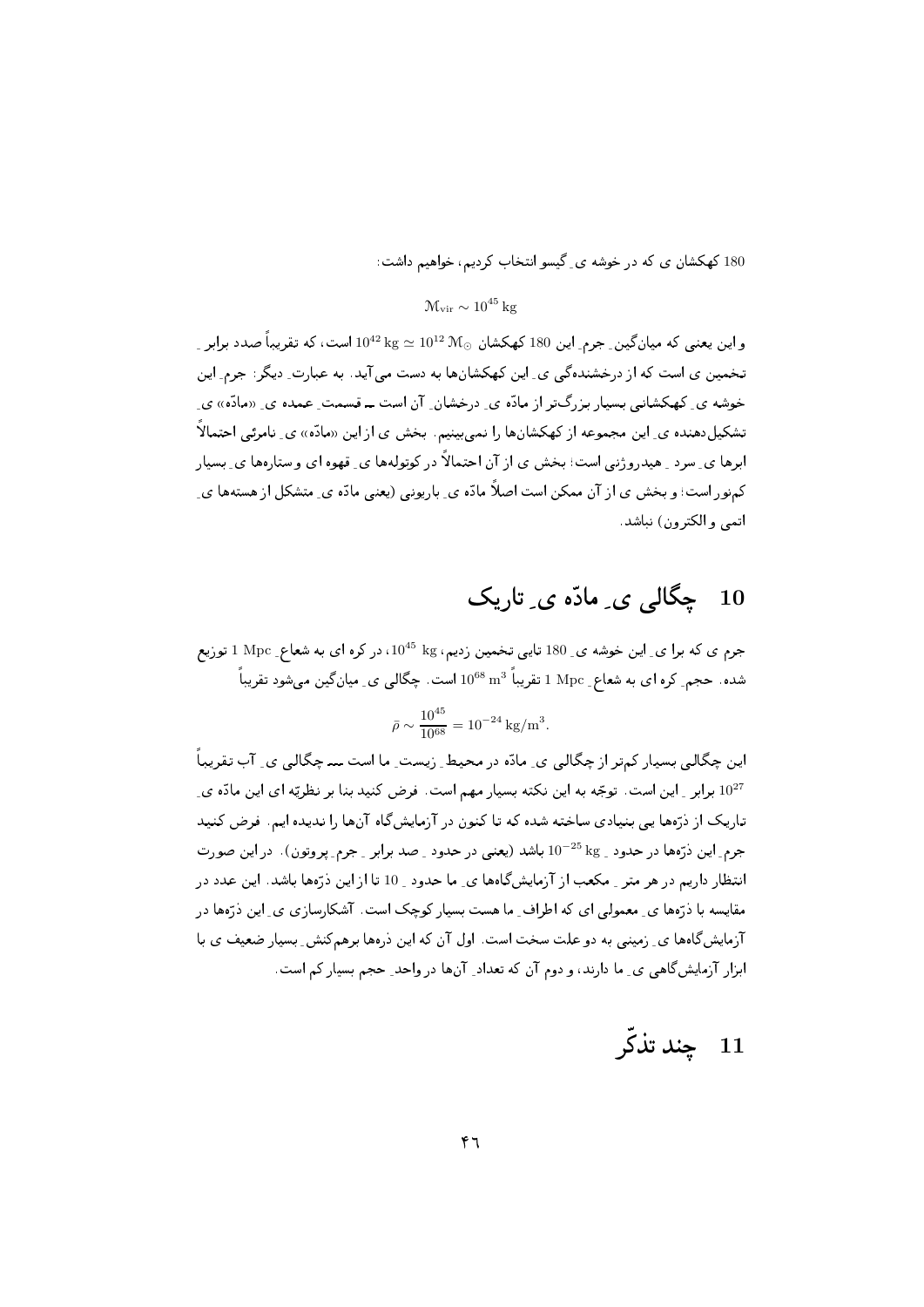- ۱) زوییکی در دهه ی ِ 1930 از ثابت ِ هایِل که ان موقع خود ِ هایِل سنجیده بود استفاده کرد، ثابت ی که متناظر بود با 55.8  $h_{100} = h_{100} = \frac{h_{100}}{h_{100}} = 5$ . به این ترتیب فاصله ی ِ خوشه ی ِ کسیو تقریبا 80 بار کوچک تر به دست می اید. تعداد ِ کهکشانها یی که زوییکی با استفاده از آنها انحراف ِ معیار ِ سرعتها را تخمین زد نزدیک به 10 بود (مقایسه كنيـد بـا فـهـرست\_ تـقريبـا 200 تايبي اي كـه مـا استفـاده كرديـم). بـا استفـاده از هـميـن چـنـد كـهـكشان، زوییکی حد ِ پایینی ی ِ z10 km/s ک ص استفاده از ( معادله ی ِ 34 ِ [۱]). با استفاده از ( است المساوات المستوفي المستوفي المستوفي المستوفي المستوفي المستوفي المستوفي المستوفي المستوفي المستو \*  v\$ 6 45 
 0 \*J 2 - 6 b ""X 36 1 3I /- 
 - M 2 0 2 0 > 0
- لا الرابع المستول التي المستول المراجع المستول المتعادل المستول المستول المستول المستول المستول المستول المستو . از آن داده است است از در است است از از است است از داده است است است از من است از است از است از است از است است "/ b0 
 0 - >6 - 0 -+ K"% 
7? C& 6 -]K > - -"0 7" R& -6 6 T 0 - -" 2c 
 -0 / -" =+ 6 
 - 6 R J 3 %G/2D ) ر پی د کار د کار د او د او د او د او د می د او د می د او د می کند و می کند و می کند و این می کند و این می کند <br>محمد او معاملات است که د او می کند و او می کند و می کند و می کند و می کند و می کند و می کند و می کند و می کند

 2 ^j\_ T"  K"% 0 0 3I UE 02 > 3- ست المستحدة المستحدث المستخدمات المستخدمات المستخدمات المستخدمات المستخدمات المستخدمات المستخدمات المستخدمات ا ?-1 / > G"

### مراجع

- [1] F. Zwicky, "On the Masses of Nebulae and of Clusters of Nebulae", *The Astrophysical Journal*, vol 86, no. 3 (Oct 1937), pp. 217–246.
- [2] David Darling (ed), *The Universal Book of Astronomy*, John Wiley & Sons, 2004, p. 110.